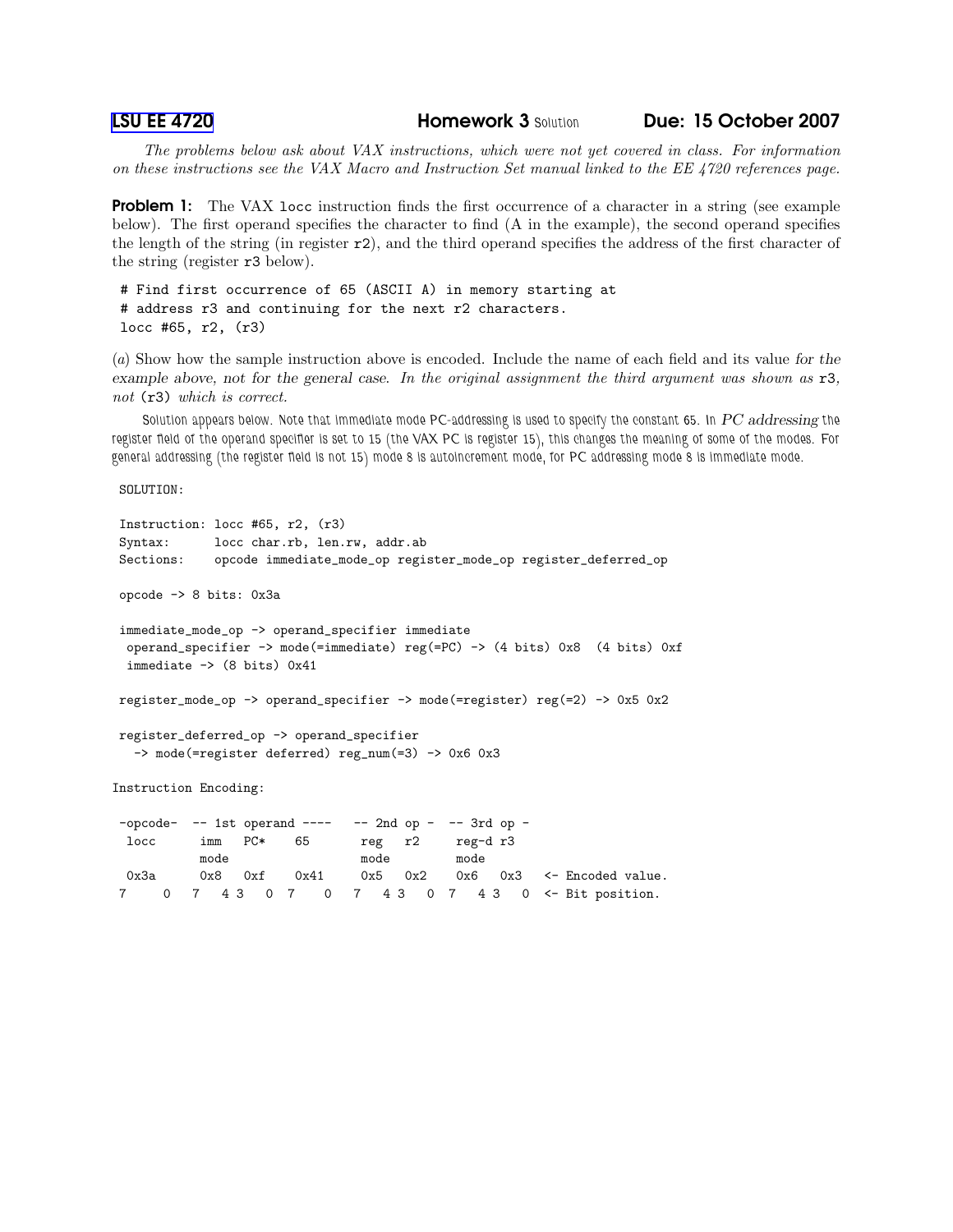(b) Provide an example of locc in which the encoded second and third operands each require more space than the example above. At least one of these operands should use a memory addressing mode that is not available in MIPS. Show the instruction in assembler and show its encoding.

*The second operand now uses byte displacement deferred (shown as bdd below), and the third operand uses absolute addressing.*

```
.data
STR_ADDR: # Assume address is 0x1234
.asciiz "My string."
.text
locc #65, @B^8(r2), @#STR_ADDR
 opcode -- 1st operand ---- -- 2nd op ------- -- 3rd op --------------
 locc imm 65 bdd r2 8 abs 32-bit
       mode mode mode mode constant
 0x3a 0x8 0xf 0x41 0xb 0x2 0x8 0x9 0xf 0x1234
7 0 7 4 3 0 7 0 7 4 3 07 0 7 4 3 0 31 0
```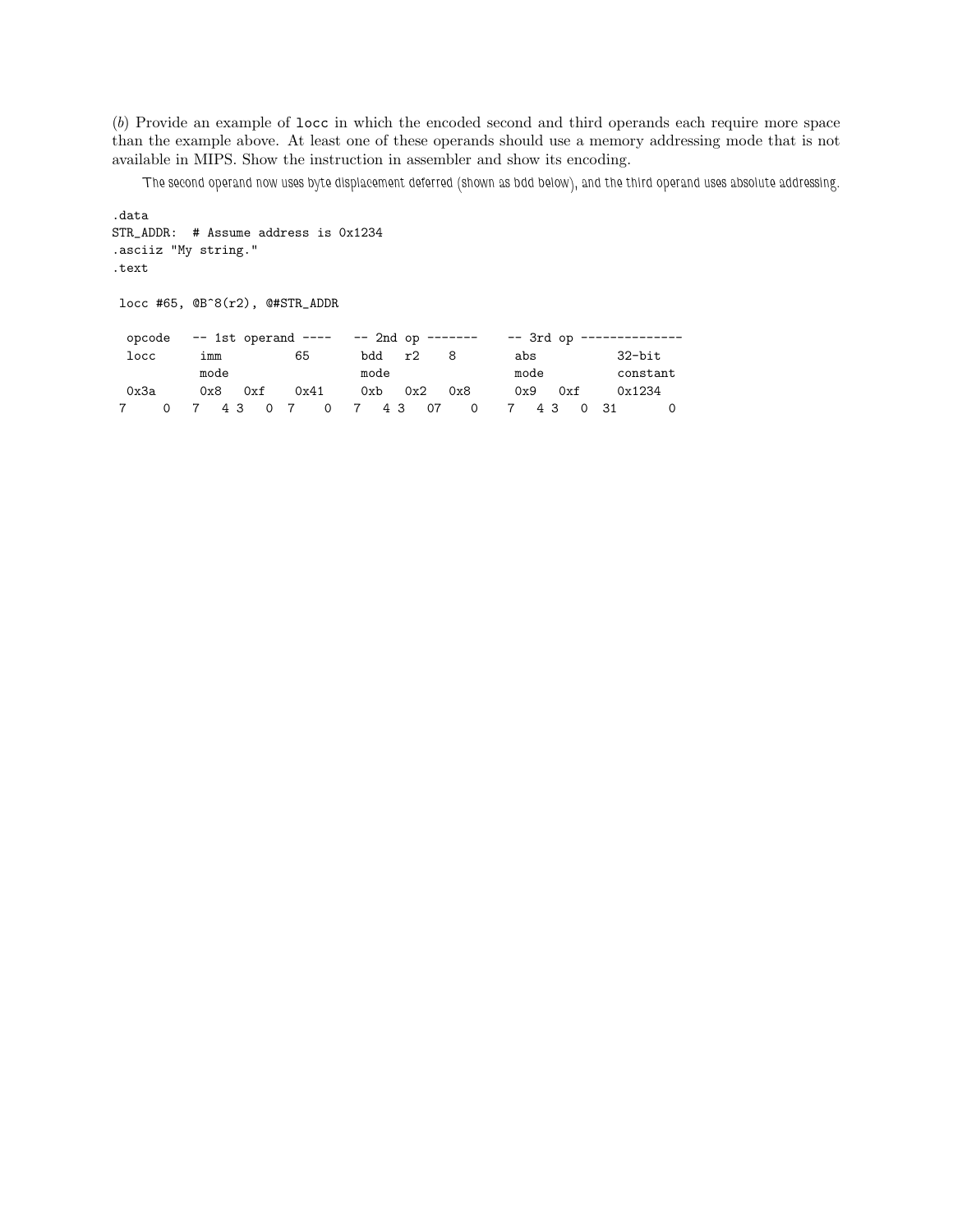For the problems below consider a MIPS implementation similar to the one illustrated below and a DFequivalent VAX implementation. Like the MIPS implementation, the DF-equivalent VAX implementation can read two registers per cycle, write one register per cycle, perform one ALU operation per cycle, and one memory operation per cycle (not including fetch). The DF-equivalent VAX implementation may or may not be pipelined and regardless does not suffer any kind of penalty for the complexity and size of its control logic. Assume that the DF-equivalent VAX takes one cycle to fetch an instruction and one cycle to decode an instruction, regardless of the instruction's size or complexity.

Unlike MIPS the DF-equivalent VAX may be able to simultaneously use its ALU and memory port for the same instruction (in the illustrated MIPS implementation they would be for two different instructions). The 2-read, 1-write register restriction only applies to registers defined by the ISA. As with MIPS pipeline latches, the DF-equivalent VAX can read or write as many temporary registers per cycle that it needs.

When showing the execution of an instruction on the DF-equivalent VAX use something like a pipeline diagram and explain what's going on when things aren't clear. For example, here is how an add instruction might execute:

```
# Note: Destination is rightmost register (r3)
Cycle 0 1 2 3 4 5 6
add 123(r1), (r2)+, r3 IF ID EX ME ME EX WB
                               EX WB
sub IF ID EX
Cycle 2: EX: 123 + r1
Cycle 3: ME load (123+r1)
Cycle 4: ME: load (r2)
Cycle 4: EX: r2 + 4
Cycle 5: EX: add (123+r1) + (r2)
Cycle 5: WB: wb r2+4 to r2
Cycle 6: WB: WB sum to r3.
```
In the example above the add instruction can be said to have taken four cycles since that's how long the sub might have had to wait to execute (to avoid overlap).



Use the following MIPS implementation for comparison: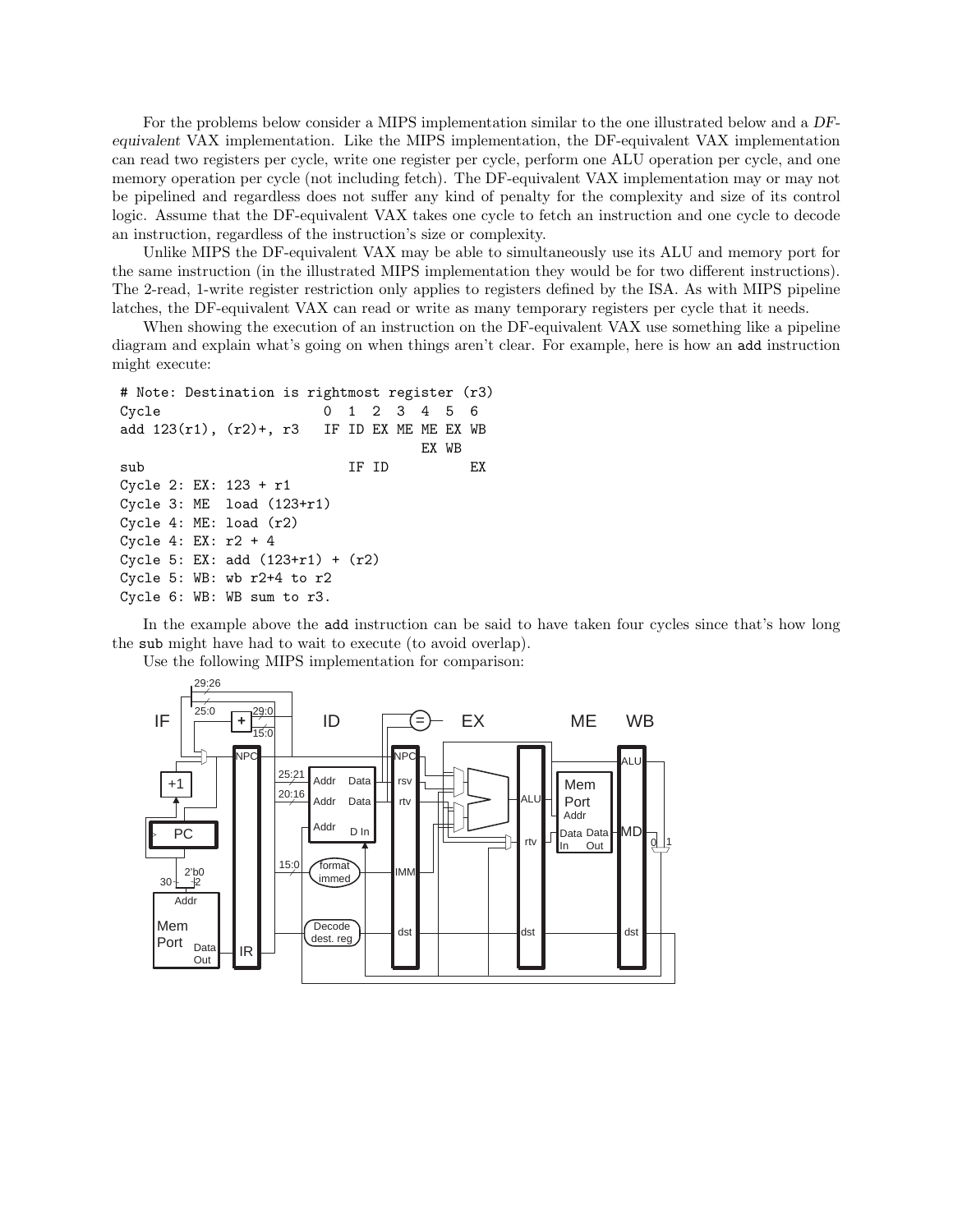**Problem 2:** The MIPS jal instruction supports a procedure call by saving a return address in r31, other activities normally done on a procedure call, such as saving registers to the stack, must be performed using additional MIPS instructions. In contrast the VAX calls instruction not only saves a return address but also saves registers in the stack and performs other common activities.

MIPS and VAX examples are shown below in which the VAX code uses a calls instruction and the MIPS code performs a roughly equivalent operation. In particular, in both code samples three registers must be saved on the stack. (The calls instruction performs additional actions, but for this problem assume it does only what the MIPS code shows.)

(a) Show how the calls instruction would execute in the DF-equivalent VAX implementation. Note that the calls instruction reads the word at the beginning of the called routine to determine which registers to save.

*Solution appears below. An* xor *is shown following the* calls *to show how long the* calls *would take.*

(b) Is the DF-equivalent VAX implementation substantially faster on this instruction, about the same, or slower?

*One cycle slower, because it has to check the mask to determine which registers to save.*

```
# VAX VAX VAX VAX VAX VAX VAX VAX VAX VAX VAX VAX VAX VAX VAX VAX
        calls $0, myroutine
```

```
myroutine:
```

```
.data
.word 0x046
xor ...
```
# MIPS MIPS MIPS MIPS MIPS MIPS MIPS MIPS MIPS MIPS MIPS MIPS MIPS

```
jal myroutine
```

```
SOLUTION:
# Cycle 0 1 2 3 4 5 6 7 8 9
calls $0, myroutine IF ID ME EX ME ME ME
                  RR RR EX EX EX WB
                      RR RR
xor IF ID EX ...
```

```
Cycle 2: ME Load first word of myroutine, which specifies which regs to save.
            Word loaded into special 16-bit $m reg.
            Initial value of $m register is 0000 0000 0100 0110
         RR Retrieve fp register
Cycle 3: EX Set r = c l z (\text{Im}) (Count number of leading zeros, r will be 1)
            Compute: \deltaaddr = fp + (\deltar << 2).
         RR Retrieve from register file: $rx = $r1
            At end of cycle set least-significant "1" bit of $m to 0.
```

```
New value of $m: 0000 0000 0100 0100
Cycle 4: ME Store $rx ($r1) at address $addr
         EX, RR: Same operation as in cycle 3. (But $r will be 2)
         New value of $m: 0000 0000 0100 0000
Cycle 5: ME Store $rx ($r2) at address $addr
```

```
EX: Same operation as in cycle 3. (But $r will be 6)
RR: Read r6 and also $sp
New value of $m: 0000 0000 0000 0000
```

```
Cycle 6: ME Store $rx ($r6) at address $addr
        EX Add $sum = $sp + 0
```

```
Cycle 7: WB Write $sum to register $fp
```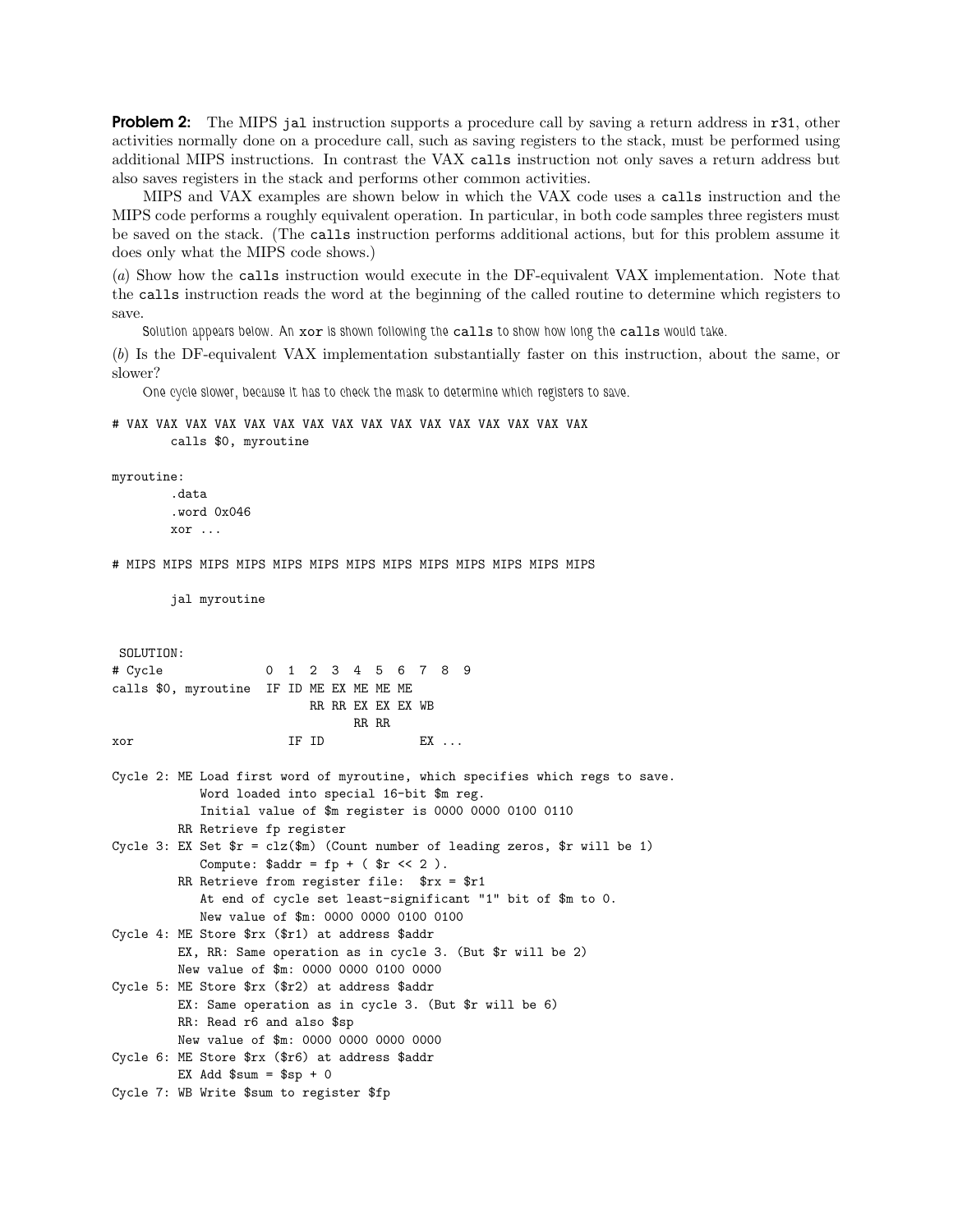**Problem 3:** The VAX locc instruction is another example of an instruction that would not be included in a RISC ISA because it could not be pipelined in any reasonable way. For this problem assume that implementations of character location can only read one byte at a time. (A fast implementation might read a word and check each position for the sought byte, but not in this problem.)

(a) What is the minimum amount of time that the DF-equivalent VAX implementation might take to execute locc with a length parameter equal to n? Show how the instruction would execute.

*The instructions appear below. Two cycles per character are needed because there is one comparison unit but two comparisons* are needed: the character loaded and the character count. The worst-case time to find a character is  $4 + 2n$  cycles.

SOLUTION

# Cycle 0 1 2 3 4 5 6 7 8 9 X locc #65, r2, (r3) IF ID RR CM ME CM ME CM ... WB EX CM EX CM EX ... EX EX ...

Cycle 1: ID: \$char = lit. Assume literal addressing for character. Cycle 2: RR:  $\ell = \frac{\pi}{3}$  assuming register addressing;  $\ell = \frac{\pi}{3}$ Cycle 3: CM: Check if the \$len is non-zero (if so proceed to X). EX: Decrement \$len Cycle 4: ME: Retrieve byte at \$addr. CM: Check if the \$len is non-zero (if so proceed to X). EX:  $$len = $len - 1;$ Cycle 5: CM: Check if byte equals \$char, if so proceed to X. EX:  $$addr = $addr + 1$ Cycle 6: ME: Retrieve byte at \$addr. CM: Check if the \$len is non-zero (if so proceed to X). EX:  $$len = $len - 1;$ 

Cycle X: WB: Write condition code with 1 if char found, 0 otherwise.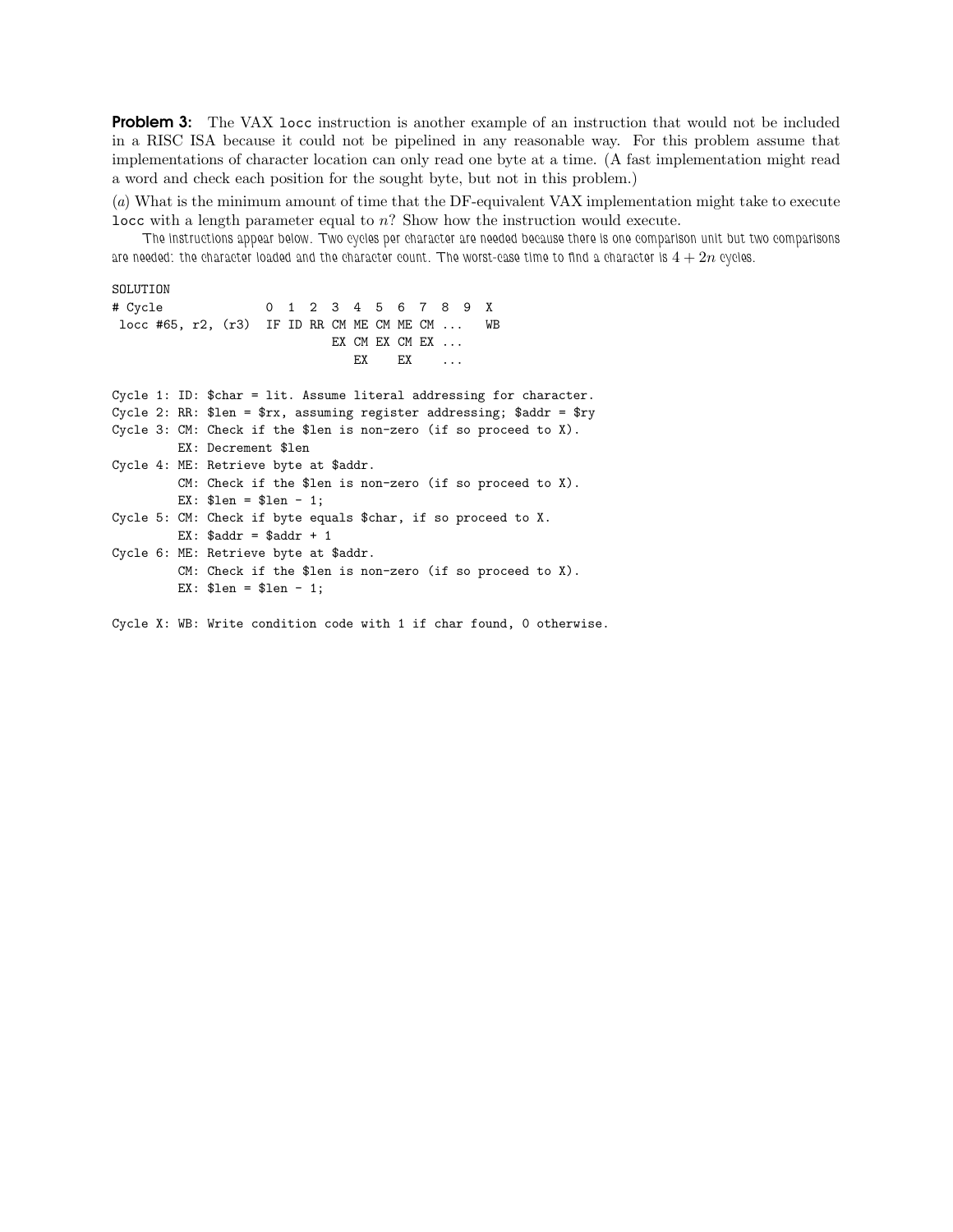(b) The MIPS routine below performs the same operation (except for the r0 and r1 return values). In terms of  $n$  how long does it take to compute  $\texttt{locc?}$ 

locc:

```
# Call Values:
       # a0: char: Character to find.
       # a1: len: Length of string.
       # a2: addr: Address of first character of string.
       # Return Value:
       # v0: 0 if character not found, 1 if found.
       # Note: Other locc return values not computed.
       j START
       add t1, t1, t2 # t1: Stop address (last char + 1)
LOOP:
       beq $t0, $a0 FOUND
       addi $a2, $a2, 1
START:
       bne $a2, $t1, LOOP
       lb $t0, 0($a2)
       jr $ra
       addi $v0, $0, 0
FOUND:
```
jr \$ra addi \$v0, \$0, 1

*From the diagram below it can be seen that an iteration takes 8 cycles (cycle 6 to 14), and so the routine takes*  $4 + 8n$  *cycles to find the character in the worst case (when the character is not in the string).*

SOLUTION: Analyze the loop:

|         | LOOP: beq \$t0, \$a0 FOUND IF ID EX ME WB        |  |  |  |                                       |  |                       |  |  |                       |  |
|---------|--------------------------------------------------|--|--|--|---------------------------------------|--|-----------------------|--|--|-----------------------|--|
|         | addi \$a2, \$a2, 1 IF ID EX ME WB                |  |  |  |                                       |  |                       |  |  |                       |  |
|         | START: bne $$a2, $t1, LOOP$ IF ID ----> EX ME WB |  |  |  |                                       |  |                       |  |  |                       |  |
|         | 1b $$t0, 0 ($a2)$ IF ----> ID EX ME WB           |  |  |  |                                       |  |                       |  |  |                       |  |
| # Cycle |                                                  |  |  |  | 0 1 2 3 4 5 6 7 8 9 10 11 12 13 14 15 |  |                       |  |  |                       |  |
|         | LOOP: beq \$t0, \$a0 FOUND                       |  |  |  |                                       |  | IF ID $--->$ EX ME WB |  |  |                       |  |
|         | addi \$a2, \$a2, 1                               |  |  |  |                                       |  | IF $--->$ ID EX ME WB |  |  |                       |  |
|         | START: bne \$a2, \$t1, LOOP                      |  |  |  |                                       |  |                       |  |  | IF ID $--->$ EX ME WB |  |
|         | $1b$ \$t0, $0$ (\$a2)                            |  |  |  |                                       |  |                       |  |  | IF $--->$ ID EX ME WB |  |
|         | LOOP: beg \$t0, \$a0 FOUND                       |  |  |  |                                       |  |                       |  |  | $IF \ldots$           |  |
| # Cycle |                                                  |  |  |  | 0 1 2 3 4 5 6 7 8 9 10 11 12 13 14 15 |  |                       |  |  |                       |  |